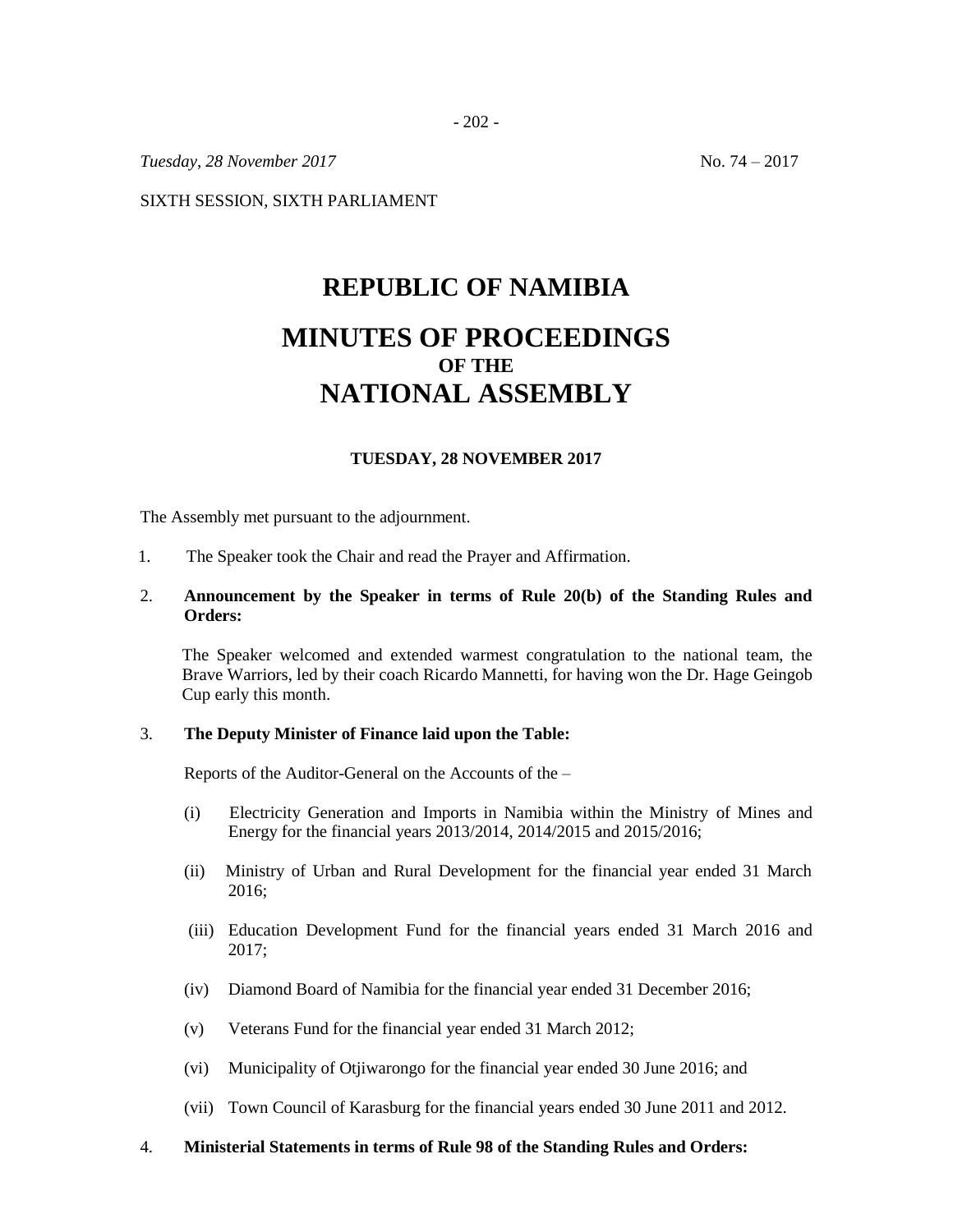- (i) The Deputy Minister of Sport, Youth and National Service made a statement at the occasion of the display of the Dr. Hage Geingob Cup by the Brave Warriors to Members of the National Assembly, and also took the opportunity to thank all those who made it possible in ensuring that the nation can enjoy football again.
- (ii) The Minister of Information and Communication Technology updated the Assembly about the Ministry's 100% coverage initiative that is going to facilitate the development of network infrastructure country wide.
- 5. **FIRST ORDER** deferred by the Minister of Gender Equality and Child Welfare to Wednesday, 29 November 2017.

### 6. **SECOND ORDER READ:**

Resumption of Debate on Second Reading – *Education Amendment Bill* [B.15 – 2017].

Question before the Assembly on Tuesday, 14 November 2017, as moved by the Minister of Education, Arts and Culture (page 191): That the Bill be read a Second Time.

On the motion of the Minister of Agriculture, Water and Forestry, on behalf of the Minister of Education, Arts and Culture, seconded by the Minister of Presidential Affairs, debate adjourned until Wednesday, 29 November 2017.

## 7. **THIRD ORDER READ:**

Resumption of Debate on Second Reading – *Urban and Regional Planning Bill* [B. 13 – 2017].

Question before the Assembly on Tuesday, 14 November 2017, as moved by the Deputy Minister of Urban and Rural Development (page 191).

Question put: That the Bill be read a Second Time.

Agreed to.

*Urban and Regional Planning Bill* [B. 13 – 2017] read a Second Time.

#### 8. **FOURTH ORDER READ:**

Consideration of Report on Inspection Visits of Capital Projects and Facilities of the Namibian Police, Namibian Correctional Services and the Ministry of Home Affairs and Immigration in the Omaheke Region (May 2017).

Mr. Katoma moved, seconded by Ms. Sibungo: That the Report be considered.

Agreed to.

Question put: That the Report be adopted.

Agreed to.

#### 9. **FIFTH ORDER READ:**